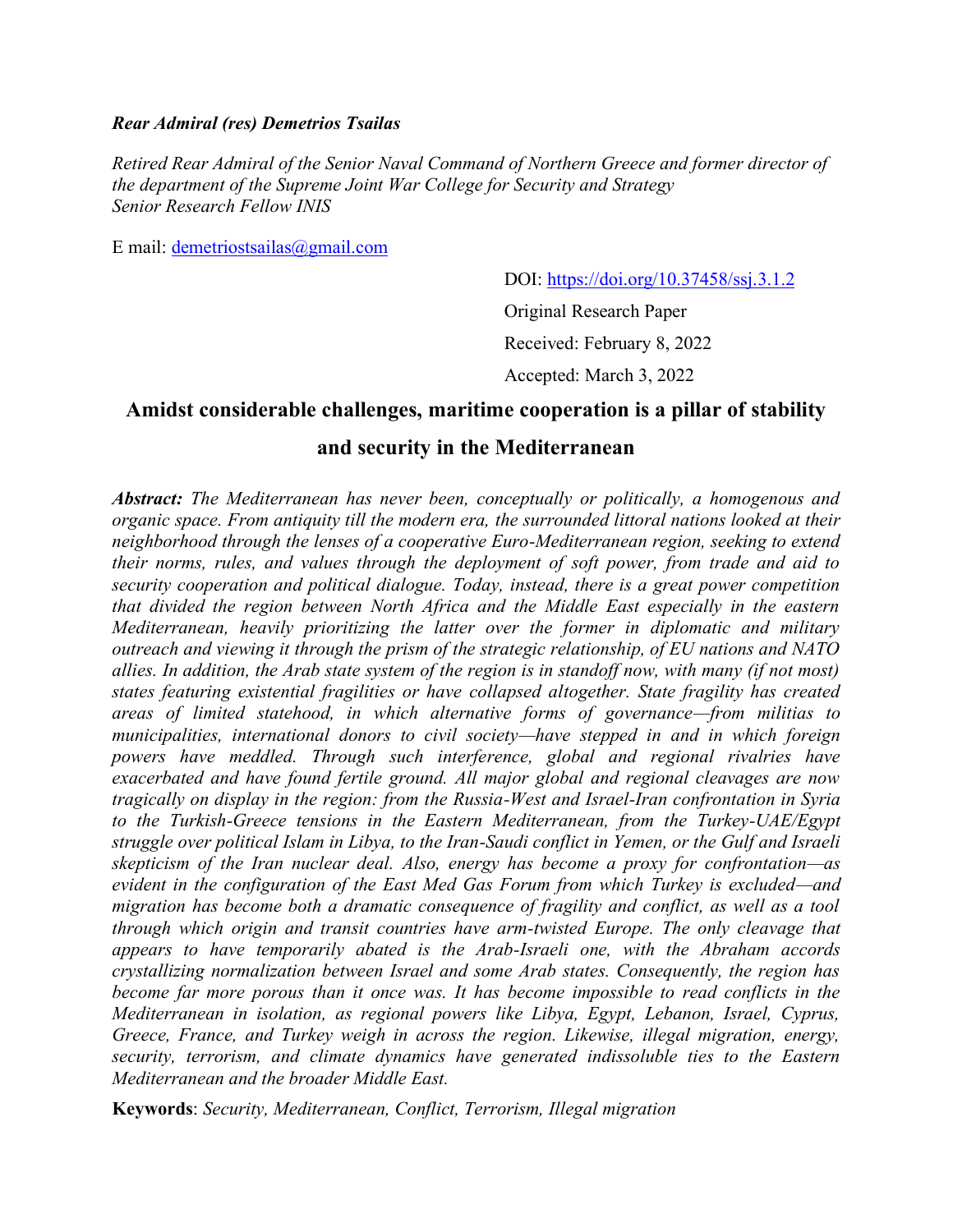# **Some characteristics concerning the Maritime zones, throughout the planet, to understand how valuable is maritime security.**

Over the past two decades, the volume of global trade traveling by ship has more than doubled, while overall vessel traffic has more than quadrupled, according to the United Nations Conference on Trade and Development<sup>1</sup>. The size of individual container ships continues to grow, allowing more economically significant shipments between trading partners across the world. The number of participants in this system has increased drastically in recent years, with developing countries now accounting for nearly half of global trade. The effects of globalization are more willingly seen on the Maritime zones than they are in perhaps any other place. Despite such progress, however, the maritime domain continues to present discouraging challenges. The dark news still regularly features reports of hundreds of migrant deaths at sea<sup>2</sup>. Global fish stocks remain vulnerable. Competing territorial and resource claims make the future of the Mediterranean Sea uncertain<sup>3</sup>. Just as the world's Maritime zones are being transformed by the positive effects of globalization, they are also full of the insecurity and friction that come with increased access and interaction.

As these trends continue, the Earth's Maritime zones will increasingly resemble smaller and more crowded bodies of water, where activities, interests, and threats converge. Today's the Mediterranean Sea provides a picture of what we should expect the Maritime zones of tomorrow to look like. It is an opening to the rest of the world that provides coastal nations with economic opportunity and access to resources and trade. But it is also bounded by chokepoints in every direction (Suez, Gibraltar, and the Bosporus) and surrounded by diverse nations with competing interests. The Mediterranean, also, is a buffer zone between great powers and a natural spillover zone for many conflicts. In the most extreme view, it is a scene of conflict, a source of threats, and a dividing line between the rich and poor people of the world. While that picture is certainly

<sup>1</sup> World Investment Report 2021-Investing in sustainable recovery (UNCTAD/WIR/2021) 21 Jun 2021

<sup>&</sup>lt;sup>2</sup> The Refugee and Migrant Crisis in the EU: A Content Analysis of Five European Countries Report prepared for the United Nations High Commission for Refugees (December 2015)

<sup>&</sup>lt;sup>3</sup> REPORT by Galip Dalay Turkey, Europe, and the Eastern Mediterranean: Charting a way out of the current deadlock, Brookings, January 28, 2021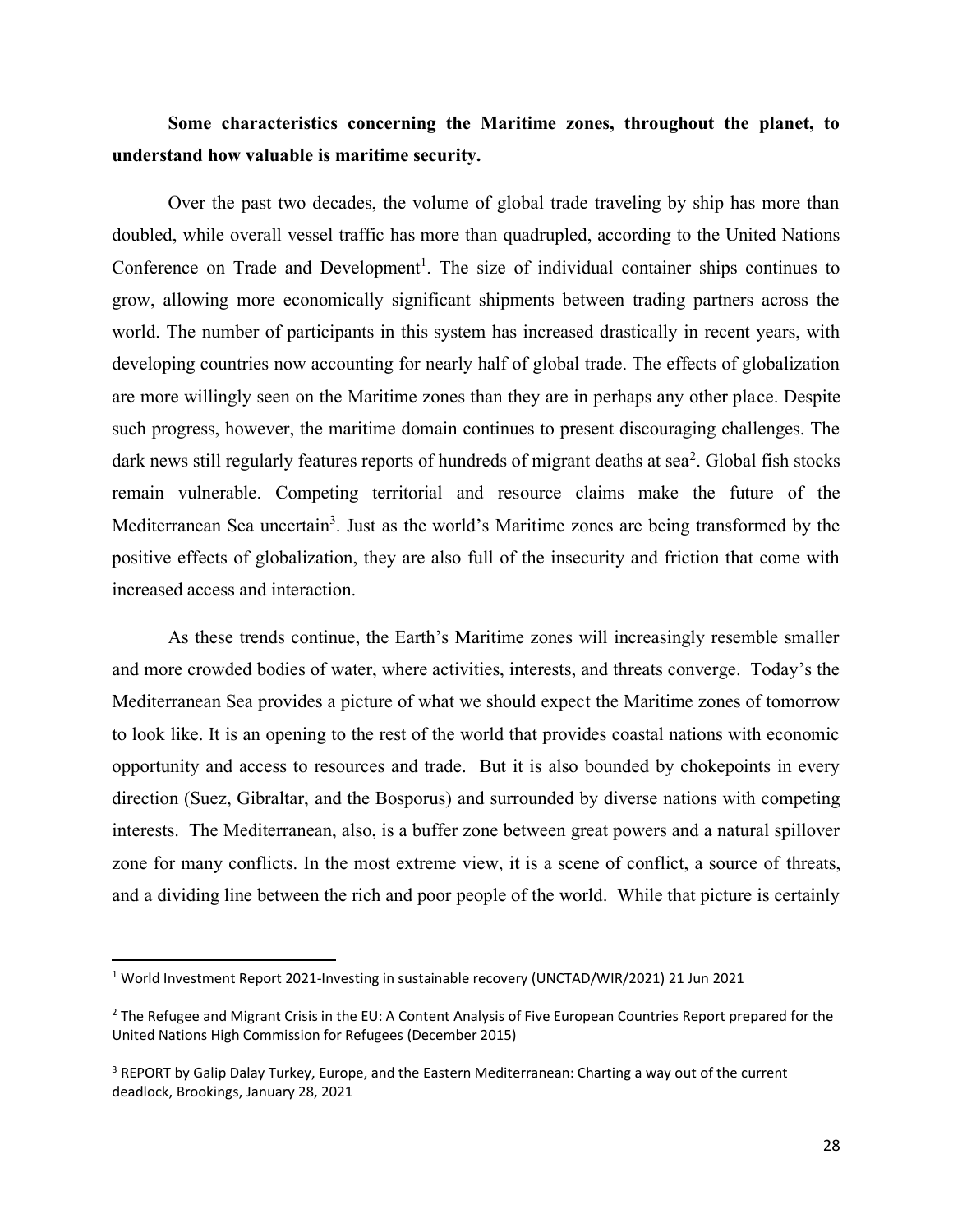one of the great challenges, it also provides insight into the likely global maritime security challenges of the future and helps in developing appropriate national strategies to confront them.

### **Conflicts and terrorism acts in the Mediterranean Sea**

At the moment, tension is developing that we want and hope will be defused because there is no doubt that the main issue for the interests of NATO and the EU, is to have reliable speakers in the region, who are democratically legitimized, politically strong, and who feel able to take great historical and courageous initiatives to overcome the inflexibilities that have been historically formed<sup>4</sup>. The priorities of many Mediterranean nations are driven by ongoing and potential conflicts within and immediately outside their borders. Syria and Libya are sinking in civil war, while the remaining North African countries and those of Europe face internal and external terrorism threats of varying degrees.

Israel is troubled by threats ranging from the existential (Iran) to the merely deadly (Hamas). Both the Israel-Palestine question and the de facto partition of Cyprus (Turkey occupies and claims a portion of that otherwise independent island) stand out as the type of contrary, generations-old issues that have collected regional and global attention for decades and are continuing into the new century. In the Mediterranean, new conflicts are combined with old ones rather than simply replacing them.

All of these situations and threats have significant maritime elements. In terms of terrorism, the Islamic State (ISIL) has stoked fears of attacks on maritime traffic throughout the Mediterranean.

Regional powers have been using their naval forces to forward national objectives. Israel has maintained a controversial naval blockade of the Gaza Strip since 2007 as a protective measure against weapons-smuggling and sea-based rocket attacks<sup>5</sup>. While the country strongly defends these maritime tactics as a necessary protection against illicit Hamas activities, the blockade is also controversial and widely criticized.

<sup>4</sup> Speech by NATO Secretary General Jens Stoltenberg at the College of Europe in Bruges 04 Mar. 2021 NATO: keeping Europe safe in an uncertain world

<sup>5</sup> https://casebook.icrc.org/case-study/israel-blockade-gaza-and-flotilla-incident-0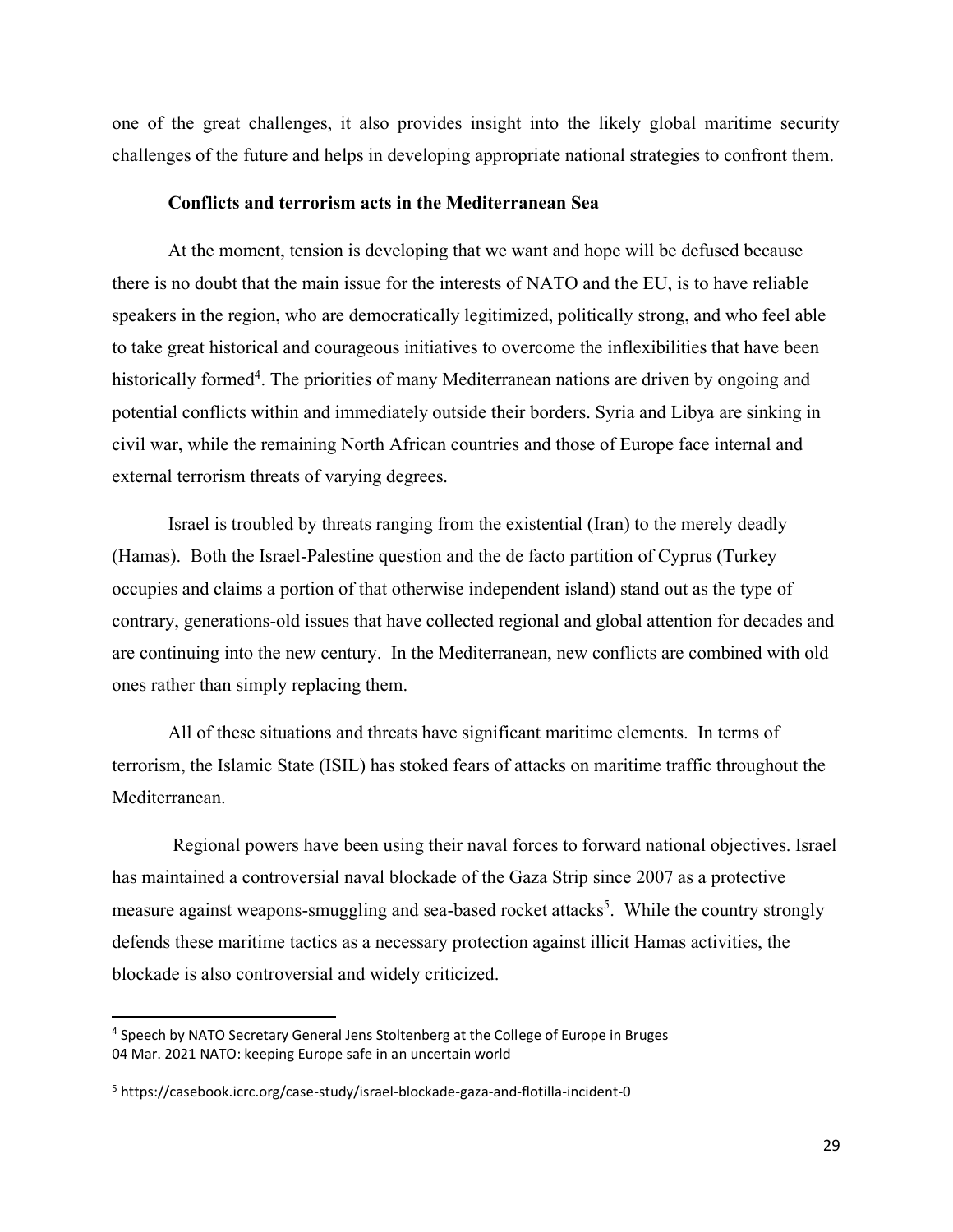Turkey added to the tension in the region by sending naval forces to accompany the gas exploration vessels operating without permission inside the exclusive economic zones of Cyprus and Greece. The move, of course, drew the anger of Hellenism, many European countries, and the  $USA<sup>6</sup>$ .

Great power competition, too, looms huge over the area. Russian interests, ranging from hegemony in the bordering Black Sea to support of the Assad regime, have ensured its continued status as a major antagonist to Europe. Russia has kept a flotilla deployed as part of its reconstituted Mediterranean Squadron, a move that has been explained by Moscow as a response to European strategic missile defense and a guarantor of maritime access to both regional trading partners and the Suez, Gibraltar, and the maritime zones beyond. The country's aggression and inflexibility in its near abroad (in the Baltic, Georgia, and Ukraine, to include cyber-attack activity) figures prominently in the calculations of E.U. and NATO member states.

Turkey-Russia relations are a puzzle to many in the West. Central to the relationship is its bilateral nature. Relations between Ankara and Moscow are based on the mutual recognition of security interests. The resulting dynamics have shaped Turkish-Russian cooperation since the 1990s and can be observed in the current partnership in Syria. Mutual regard for the other's security concerns is facilitated by the prospect of collaborative projects that promise greater advantages than continued conflict. Trust is of secondary importance, as is the quality of personal relations between the Turkish and Russian presidents. More important is the interdependence between Russia and Turkey. The potential for confrontation or cooperation between Ankara and Moscow in regional conflicts depends on current priorities rather than past disputes. The form and extent of their collaboration are determined not by which side of the conflict they are on, but by their respective motives<sup>7</sup>.

Perhaps nowhere are international tensions brought more into focus than at narrow maritime straits, and the Mediterranean remains uniquely bounded in by such chokepoints. The

<sup>6</sup> https://www.europarl.europa.eu/news/de/press-room/20200910IPR86828/eastern-mediterranean-turkey-mustimmediately-end-illegal-drilling-activities

<sup>&</sup>lt;sup>7</sup> Comparative Southeast European Studies, Volume 69 Issue 4, Mehmet Bardakç, Is a Strategic Partnership Between Turkey and Russia Feasible at the Expense of Turkey's Relations with the EU and NATO? December 6 2021, Published by De Gruyter Oldenbourg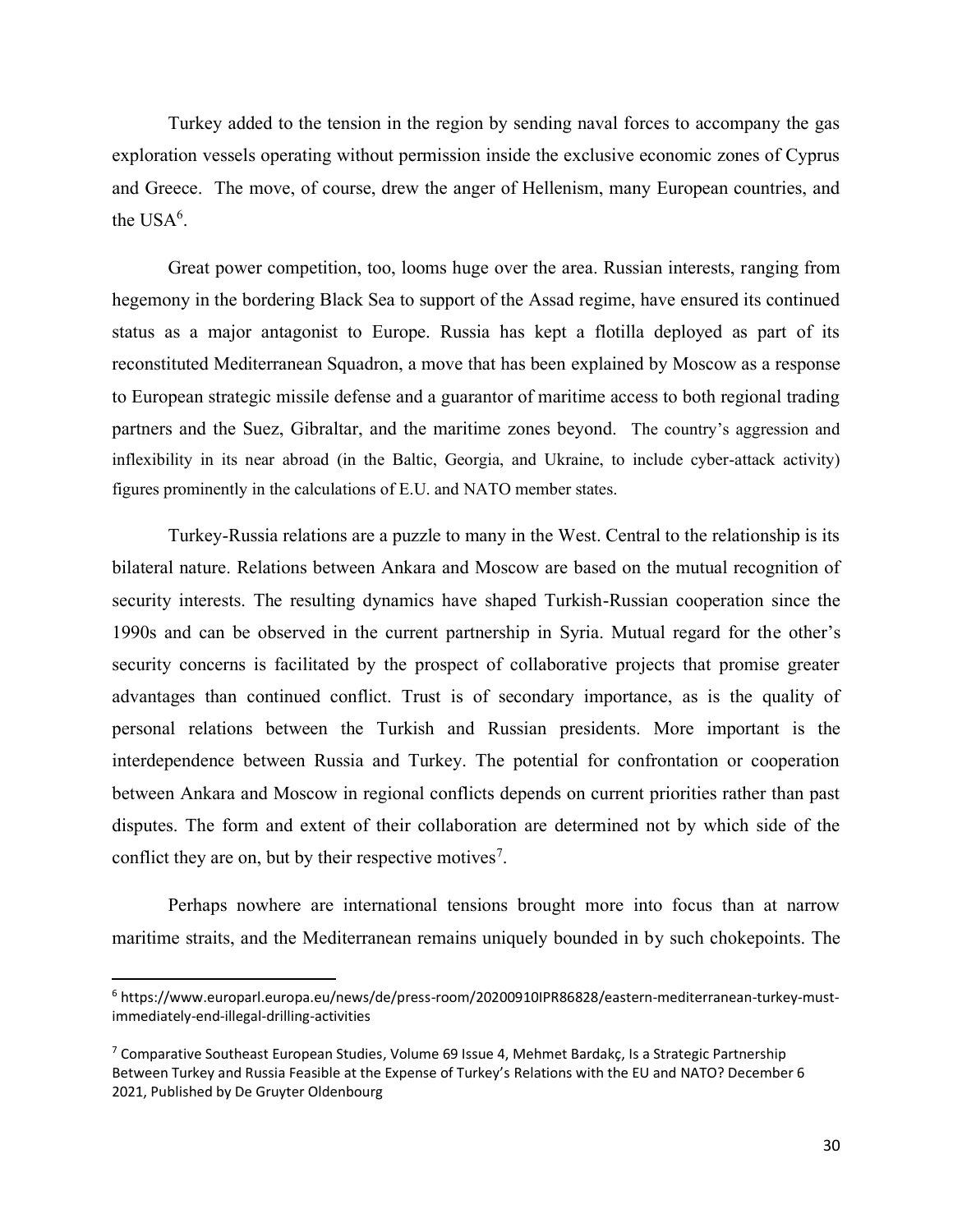Suez Canal is precariously situated next to the Sinai Peninsula, where significant terrorist activity remains a problem. An Islamic State-affiliated group claims the Sinai as a "province" of its Iraqand-Syria-based "state" and, along with others, conducts frequent attacks on a variety of targets in the area. While such threats are far less likely to affect either the eastern or western entrances to the Mediterranean, lingering political issues highlight the contentiousness of maritime straits. For instance, tensions built to the point of leading some to speculate whether Turkey could or would close the Straits (Dardanelles-Bosporus) to Russian ships. To the west, Spain and the United Kingdom continue to argue over territorial rights in the vicinity of Gibraltar.

The range and diversity of these tensions and the responses to them are instructive, as they include the full range of threats and actors likely to be confronted elsewhere in the future. Should terrorist groups raid into maritime attacks in the Mediterranean, it will provide insight into likely tactics and capabilities for attempts farther afield. The maneuvers and decisions of the antagonists in the Israel-Palestine, Cyprus-Turkey, and Greek-Turkey situations are vital. In the same way, Russian naval activity in and around the Mediterranean provides a preview of how other world powers may look to preserve their interests against and strike a balance of power in the coming years.

As ships grow in size and seaborne trade increases in order to cater to and export from newly-opened and newly-contributing economies, strategic chokepoints such as the Suez, Gibraltar, and the Bosporus will become even more critical. Responsible actors will need to strengthen multinational agreements and norms that recognize the absolute right to straights passage. Moreover, they will likely need to establish and exercise internationally accepted (and expected) responses to attempts to deny that right. From Panama to Malacca to Hormuz, the ability to prevent or respond to actions to shut down maritime chokepoints through presence, partnerships, and good governance will be paramount.

#### **Illegal Migration and Refugees through the Mediterranean**

Over one million refugees crossed the Mediterranean toward Europe from 2014 till now, most fleeing violence and unrest throughout the Middle East and Africa. Indeed, the situation rose to the level of an outright humanitarian crisis, with nearly 5,000 individuals dying on the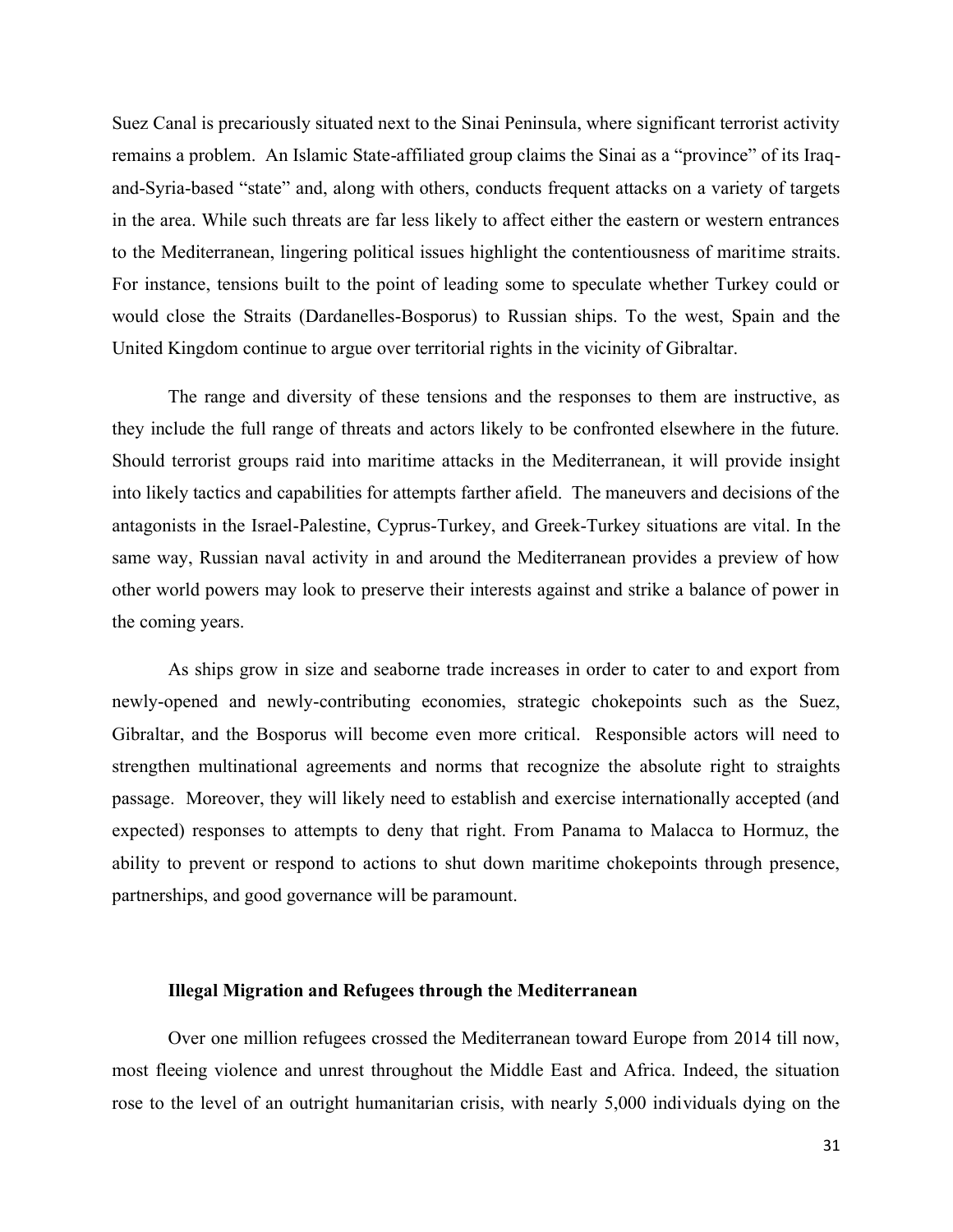perilous crossing<sup>8</sup>. As this mass migration has continued, European governments are facing mounting pressure to address the situation, both from those who are concerned about the economic and security implications of the immigrant wave and from those shocked by the regular reports of innocent lives lost at sea.

To date, the response of many European nations to this situation has been widely criticized. Indeed, the repeated, massive losses of life on the Mediterranean over the last several years have become a contentious and embarrassing issue for the countries of the continent. As 2015 drew to a close, the European Union took its most significant collective action to date by moving forward on the approval of a European Border and Coast Guard to replace the muchmaligned FRONTEX border agency currently in place. The new agency will have expanded authorities and capabilities, specifically designed and incorporated to avoid its predecessor's shortcomings, but its tasks remain daunting.

The Mediterranean crisis provides a testament to the likelihood that desperate migrants will continue to risk their lives at sea, and that developed nations will continue to face great difficulties managing their responses. Indeed, migration may become an increasingly appealing prospect for that fleeing persecution, violence, or lack of opportunity in their home countries. Ever-greater access to media from abroad now provides would-be migrants with information about both the life that may await them and the tactics that can be used to avoid detection in transit.

Multilateral plans for mass migration contingencies and rapid humanitarian responses are already in place for many nations across the world. Continually updating and exercising such plans, with an emphasis on interoperability with international partners, will remain important. Common expectations, shared goals, and appropriate authorities and capabilities will help international coalitions worldwide avoid failures like FRONTEX.

<sup>8</sup> https://data2.unhcr.org/en/situations/mediterranean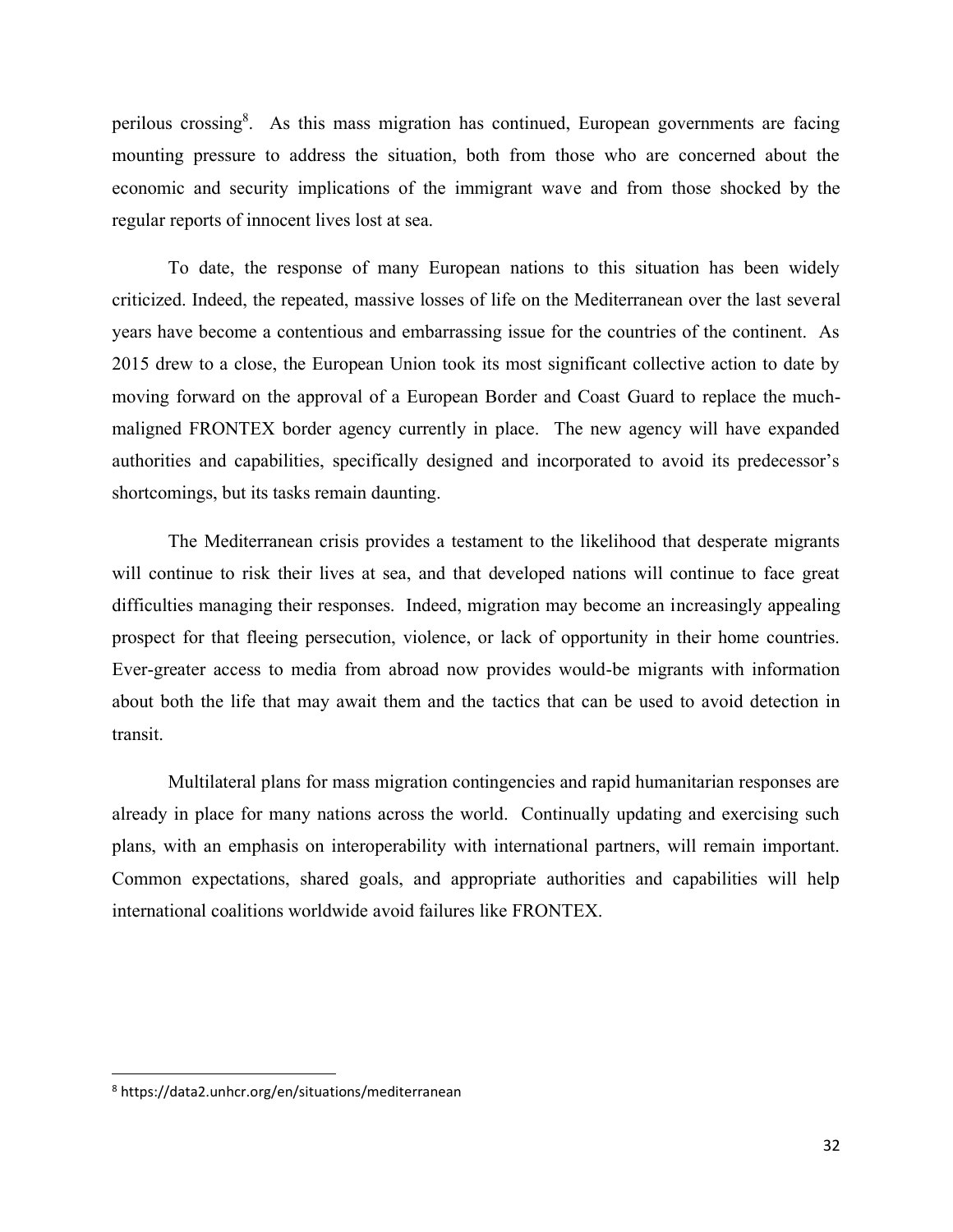## **Maritime Diplomacy**

It's clear, the present era, unequivocally be maritime or, better yet, the era of maritime diplomacy. I am led in this thinking, as the overwhelming majority of global commerce travels by sea, most of the world's population lives close to the coast, the world continues to feed on the sea, draws natural resources and the ocean ecosystem lies at the heart of global climate change. Consequently, states' ability to manage disputes at sea will define maritime zones and will determine international policy in our modern age. Also problematic behaviors of autocratic states, despite the increasing importance of geopolitical space, are perceived at sea in both the Aegean and the Eastern Mediterranean.

Maritime diplomacy can be referred to as the management of international relations through the maritime domain. Despite the concept involving state mechanism and naval forces, it is not any standalone naval activity simply deploying naval vessels or coast guard boats in the sea realm. Rather, it is the deployment of a country's navy, coast guard, and other maritime constabulary sea power assets to garner possible diplomatic outcomes. From that perspective, these naval constabulary forces are indefeasible apparatus of diplomatic tools. Includes a spectrum of activities, from cooperative measures, such as port visits to fly ships flag, combined exercises with allied navies, humanitarian assistance, and evacuation operations for civilians, to gunboat diplomacy with the deployment of naval forces, naval blockade, and access denial by sea control. It is an activity no longer confined to just the Hellenic Navy, but in contemporary days is pursued by the participation of the Coast Guard, merchant vessels, and non-state groups.

Mediterranean states are increasingly using this more flexible form of soft and hard power. The use of such kind of diplomacy can be interesting not only for the transportation of people and goods but for any event that can reflect changes in the international order while acting as an excellent measure for the existence and seriousness of international tension. Moreover, maritime diplomacy can act as a 'safety valve', to mitigate any potential conflict, deterring adversaries, removing threats, or solving disagreements without resorting to conflict. Our exercise of maritime diplomacy signals to allies and foes the intent of foreign policies and capabilities of national security forces. The effects of maritime diplomacy are deemed as a failure if it would lead to the spiky paths of war. From that viewpoint, maritime diplomacy is one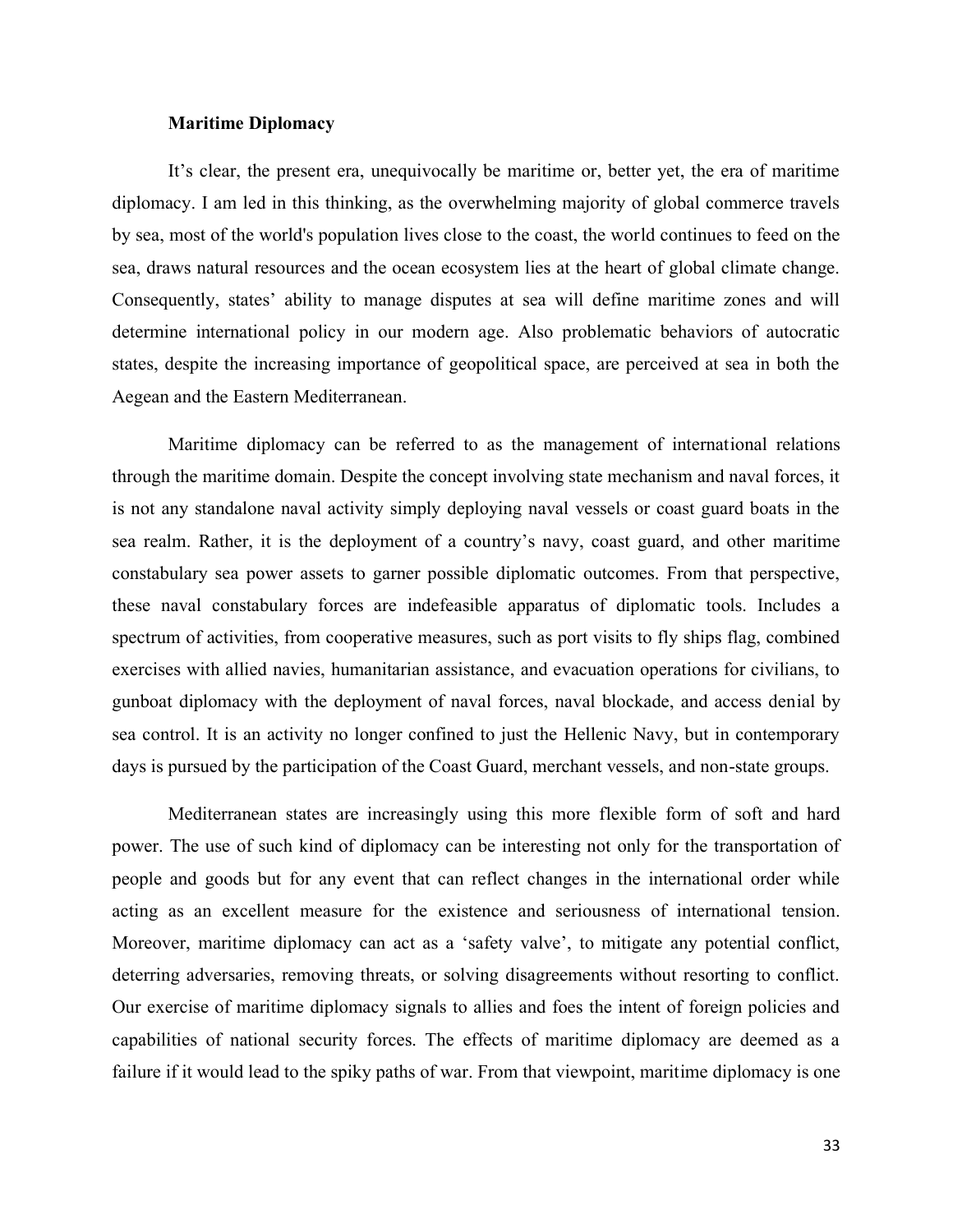of the best indicators of changes in the global or regional balance of power and an invaluable tool for international relations analysis.

It is a basic condition that no State can assert sovereignty over the sea and its judicial rights, laid down in the International Law of the Seas for its islands and rocky islets, without naval forces. These "law enforcement and judicial claims" play a role in preventing a challenge to the state's National Sovereignty. Today the upgrading of Greece's geopolitical position in the South-Eastern Mediterranean Sea is becoming increasingly urgent because the issue of maritime zones is so closely linked to the interests of the geopolitical security of our country.

The longer the turmoil issue of the States in the Mediterranean Sea remains currently relevant, the greater the value of marine forces. The presence and proximity of foreign warships, submarines, and aircraft within the same operational area are potential risks in the Mediterranean Sea that can cause accidents and crisis events. A program of new maritime armaments can create undesirable tension, making control of maritime armaments and confidence-building an important aspect of maritime diplomacy. The interesting topics that are troubling in this new environment are:

1. How will react to the great power competition inside and outside the region?

2. Will states defense upgrade be accompanied by growing fears of a power competition leading to war, or will NATO as its main regional ally be an important catalyst in the interaction between nations?

3. Will the intensity of the major powers be as dangerous as during the Cold War or could it be worse as Russia has now aeronautical bases in the warm seas that could use as a strategic tool?

4. How will NATO and the EU respond collectively or as the individual Member States to the great competition of forces between Turkey, Cyprus, Greece, Egypt, and Israel?

5. Will we have a maritime conflict between the states of the region that jeopardizes the balance of power in the Mediterranean Sea?

34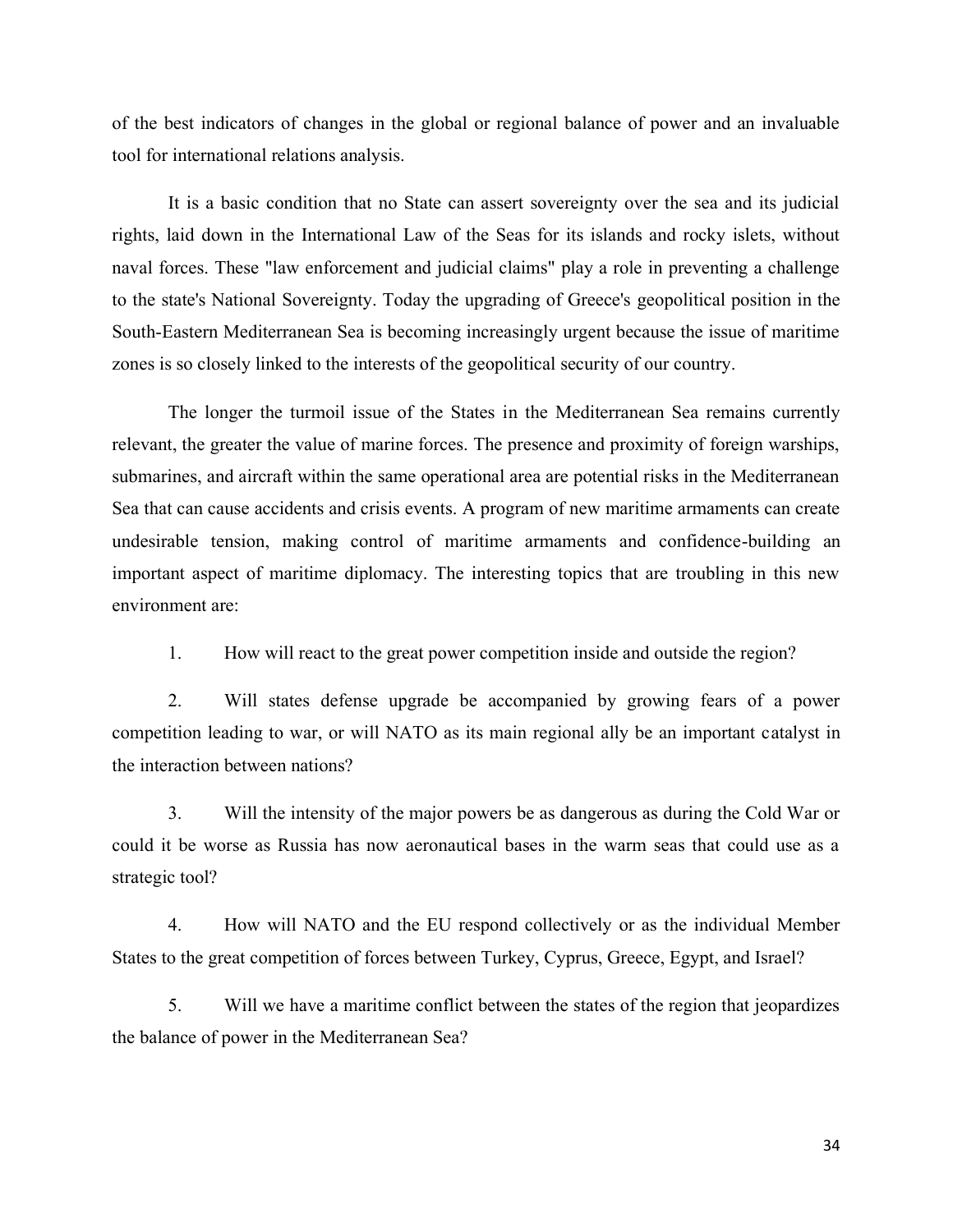6. Will there be competition between the US and Russia in the Mediterranean Sea that will destabilize the maritime paths in the region where there was stability before the Arab Spring?

The answers to these concerns are given by conducting remote maritime diplomacy to maintain peace and security in the region. I have consistently argued that the conflict in the Mediterranean Sea should be resolved through multilateral negotiations or international court rulings, while Turkey supports its over-the-top "national sovereignty" as a matter of "national interest" in Ankara. Resolving the "demarcation of the continental shelf" is a crucial matter, as an expensive arms race is needed that could end in disaster. Thus, the awareness has increased, so the regional character and cooperation of many states and alliances such as Greece, Israel, France, and Egypt is a necessity that cannot be avoided. However, achieving this objective depends on trust and the establishment of rules through multilateral organizations.

Maritime Diplomacy must ensure the 21st century is not another moment of complacency and denial. The solution to disputes over maritime zones is not limited to the argument concerning the decision on the legal meaning of demarcation adopted under international law, but also includes a plan to maintain peace and stability in the maritime region by eliminating fundamental conflicting factors including territorial claims through peaceful means and cooperation between all concerned states.

## **Reflections on a New Allied Strategy**

It is easy to assume that the "special relationship" with our allies and partners will last forever, can deepen further, and that closer alignment is therefore only natural. But there is nothing inevitable about it. Yes, every Mediterranean Nation, needs each other more than it did before due to the revisionist policies in this region. But that does not mean there is no gamble in this new vision for any power, aligned more closely with that of NATO's at least since the end of the Cold War. And ally policymakers should remember that even a closer alliance is not the same thing as obedience. A comprehensive review of our strategy, as the opposing pole of states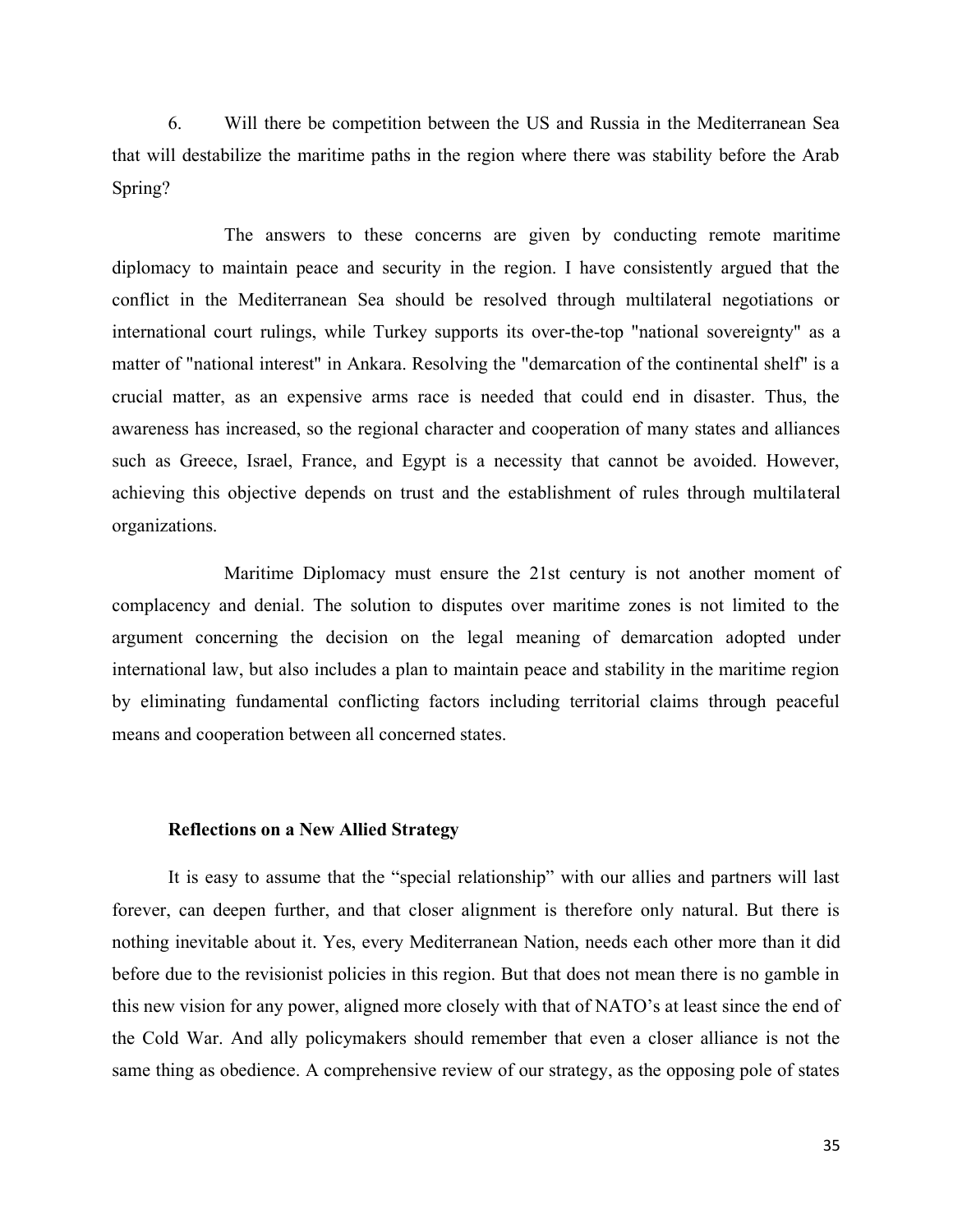that provide conflicts and terrorism, could be taken in the coming years even if they conflict with the allied or corporate interest.

As for how the allies choose to respond, it is not just we are watching. This brings us to the more general context. Other countries will watch how the ally treats a middle power like Greece is taking some risks to align itself even more closely with the alliance when other allies and partners in Europe are hesitant. This allows maritime cooperation as a chance to prove something that it often proclaims but does not always live by. An open, liberal, rules-based world order may have started as a dream, but it is embraced and supported by all democratic nations.

#### **Challenges and Opportunities**

With Turkey and terrorist organizations aiming toward the antithesis of an open world, maritime cooperation should support our efforts as a pole of power in the region. If we can help to prepare this new strategy successfully in this regard, it is also important as it is estimated to reap benefits for the whole world.

An alliance of Mediterranean nations (Greece, Cyprus, Egypt, France, Israel, Italy, Spain) must work together toward one ambition in 2022—to renew, revitalize and retool for the decade ahead of the most powerful democratic community in modern history in the Mediterranean basin.

With the East Med accord, will once again have a committed Mediterranean security plan as we try to do. After years of mistrust, recrimination, and division, the bridge across the Naval power should be "built back better" and we must do that together.

But it would be a dangerous mistake to think that the result of an accord alone will repair the violations that the threats try to build. Each Mediterranean nation cannot simply rebuild the ties of a peaceful region if we are to succeed in meeting today's challenges.

The geopolitics has not stood still: a more confident and stable Libya after a brotherhood war, an aggressive Turkey, resurgent authoritarianism, and the existential threat of competitive power, present our nations with new and grave challenges. The trans-Mediterranean relationship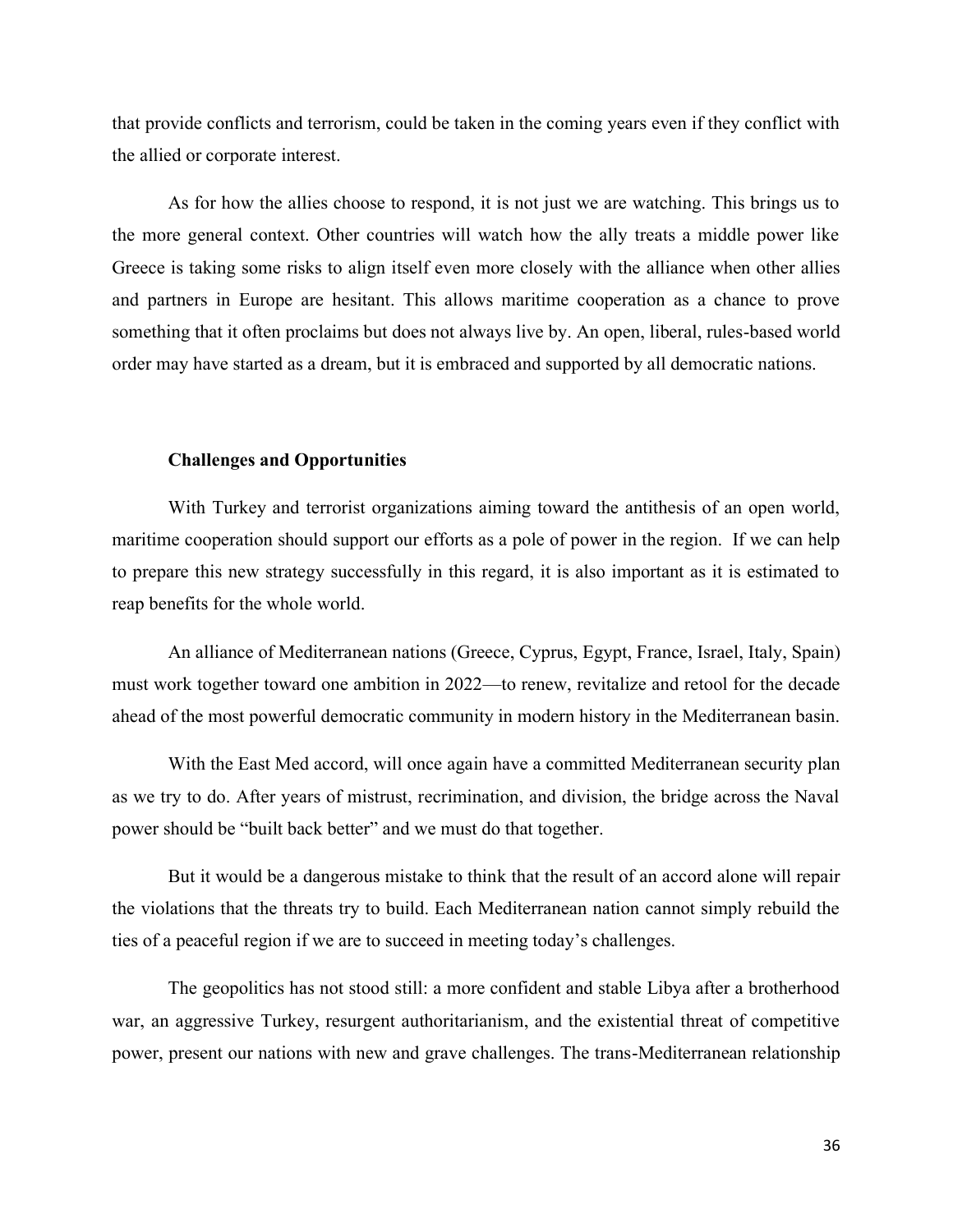must be rebuilt and reimagined. Our institutions must be strengthened. As we embrace sea power, we must rethink its approach to some fundamental issues.

The task is urgent. Our nations need a more powerful Naval force alliance to drive a new agenda. A renewed trans-Mediterranean commitment to human freedom and democracy is needed to safeguard the future we seek for our children and grandchildren.

With vision and hard work, a "new aeronautical alliance" for the trans-Mediterranean community is possible, joining in common action a more committed force with a more selfreliant and capable aeronautical join task force to meet the challenges to our security, prosperity, and way of life.

This new compact must begin with an immediate ceasefire across our lines, ending, on all sides, aggressive rhetoric, disciplinary economic sanctions, and exclusionary regulatory measures.

We must also harness our joint power to deter terrorism, illegal migration, and a cynical and disruptive Turkey. They have exploited trans-Mediterranean tensions for too long. Together, we must oppose their illiberal agendas. This is our challenge as much as of the rest Mediterranean nations.

We must come together under the support of a trans-Mediterranean task force to produce a strategic plan for a renewal of the security to which we all remain deeply committed. We believe will be "stronger together" in meeting common threats and advancing democratic values in the world than operating at cross purposes from each other.